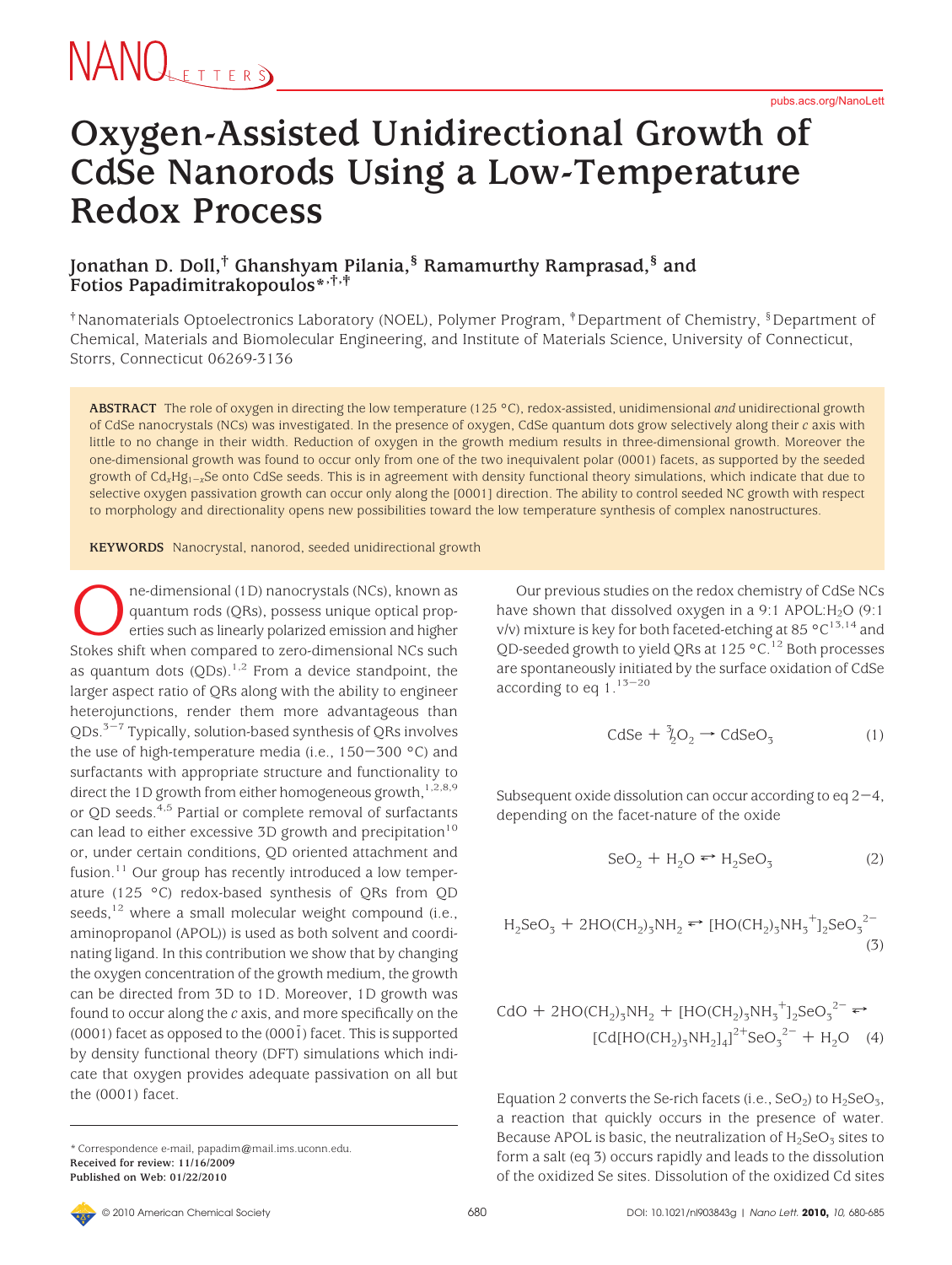takes place through complexation with APOL (eq 4) and can be slowed by providing of excess  $Cd^{2+}$  ions through the addition of CdCl<sub>2</sub>.<sup>13</sup> At 85 °C, and in the presence of CdCl<sub>2</sub>, eqs 1-4 result in the formation of Cd-rich faceted CdSe  $NCs.$ <sup>13</sup>

When the temperature of the media is increased from 85 to 125 °C, a new reaction takes place (eq 5) in which  $H_2$ SeO<sub>3</sub> is reduced to  $\text{Se}^{0.21}$  Under the basic APOL conditions, and in the presence of  $H_2O$ , Se<sup>0</sup> disproportionates to Se<sup>2-</sup> and  $\text{SeO}_3^2$ <sup>-</sup> (eq 6).<sup>21</sup> This provides the Se<sup>2-</sup> source that, together with the added  $Cd^{2+}$  ions, facilitates further CdSe growth.<sup>12</sup>

$$
H_2SeO_3 \leftrightarrow Se^0 + H_2O + O_2 \tag{5}
$$

$$
3Se^{0} + 3H_{2}O \Leftrightarrow 2Se^{2-} + SeO_{3}^{2-} + 6H^{+}
$$
 (6)

In our previous communications, we suggested that oxygen may have a role in directing the growth of CdSe NCs to QRs.<sup>12,20</sup> In this contribution, we systematically investigate the role of oxygen, in conjunction with DFT calculations, on the relative stability of the oxide on the various facets. Studies of bulk CdSe have shown that oxygen tends to adsorb more strongly to the stoichiometric  $(1120)$  facets (containing both Cd and Se atoms at equimolar amounts) to form  $CdSeO<sub>3</sub>$  as opposed to the polar (0001) and (0001) facets, which are terminated by either Cd or Se atoms.<sup>19</sup> Since the (1010) and (0110) facets of wurtzite CdSe are also stoichiometrically populated with Cd and Se atoms, these might experience similar passivation to that of the  $(11\overline{2}0)$ facet. These three facets are the most common QR sidewall facets, the passivation of which could explain the observed 1D growth. $20,23,24$  With this in mind, two possible situations, outlined in Figure 1a, can arise under oxygenated conditions: Case A describes a situation where the energies of the polar (0001) and (0001) facets are equivalent after oxygen passivation and both grow equally. Case B describes a situation where the energies of the  $(0001)$  and  $(0001)$  facets differ, resulting in different growth rates. If indeed oxygen passivates more strongly the stoichiometric facets, its removal should result in incomplete passivation and promote three-dimensional growth (case C).

To test this, solutions of CdSe in APOL were made under differing oxygen conditions. A typical growth solution consists of CdSe QDs dissolved in a 9:1 APOL:H<sub>2</sub>O mixture with an optical density (OD) of 4.0 at the first absorption maximum. Excess  $CdCl<sub>2</sub>$  was added to slow the NC etching as outlined above (eq 4) and to provide a  $Cd^{2+}$  source for growth. The  $\text{Se}^{2-}$  source originates from the slow etching of the smaller sized QDs in the starting suspension in accordance with eqs 5 and 6. More detailed experimental procedures and conditions can be found in the Supporting Information.



**FIGURE 1. (a) Scheme showing NC growth in the presence and absence of oxygen. In the presence of oxygen, CdSe grows along the 0001 axis due to sidewall CdSeO***<sup>x</sup>* **passivation. Cases A and B indicate two possible scenarios based on equal or unequal reactivity** of the (0001) and (0001) polar facets. In the absence of  $O_2$ , three**dimensional growth takes place due to incomplete oxide passivation. (b) HRTEM images of representative CdSe NCs after growth at 135 °C for various oxygen concentrations. The 5 nm scale bar applies to all of the images.**

Four different growth conditions were investigated: sample i was left open to atmospheric conditions for the duration of the growth period, resulting in an equilibrium  $O_2$  concentration of ca. 8.1 ppm; sample ii was sealed in glass under atmospheric conditions (i.e., the initial  $O_2$  concentration was 8.1 ppm and as the reaction progresses it gradually decreases), and samples iii and iv had three and five freezepump-thaw (FPT) cycles performed on them, resulting in initial  $O_2$  concentrations of 4.9 and 0.2 ppm, respectively. Following sample preparation, samples  $i$ -iv were annealed at 125 °C for 4 days. Subsequently, APOL was removed and replaced with a 10/20/70 wt % mixture of TOPO/TOP/*n*octylamine to suppress further etching and render them soluble in chloroform.

Figure 1b shows representative HRTEM images of the CdSe NCs in the starting (seed) and the four grown NC samples. When compared to the starting CdSe seeds, the nanocrystals in sample i, where oxygen is abundant, have grown significantly along their *c* axis, although their width does not change appreciably. On the other hand, the  $O_{2}$ restricted samples show a progressive increase in their width as the starting  $O<sub>2</sub>$  concentration decreases (TEM images showing a larger number of NCs in each of the samples can be found in Figures S1-S5 in the Supporting Information).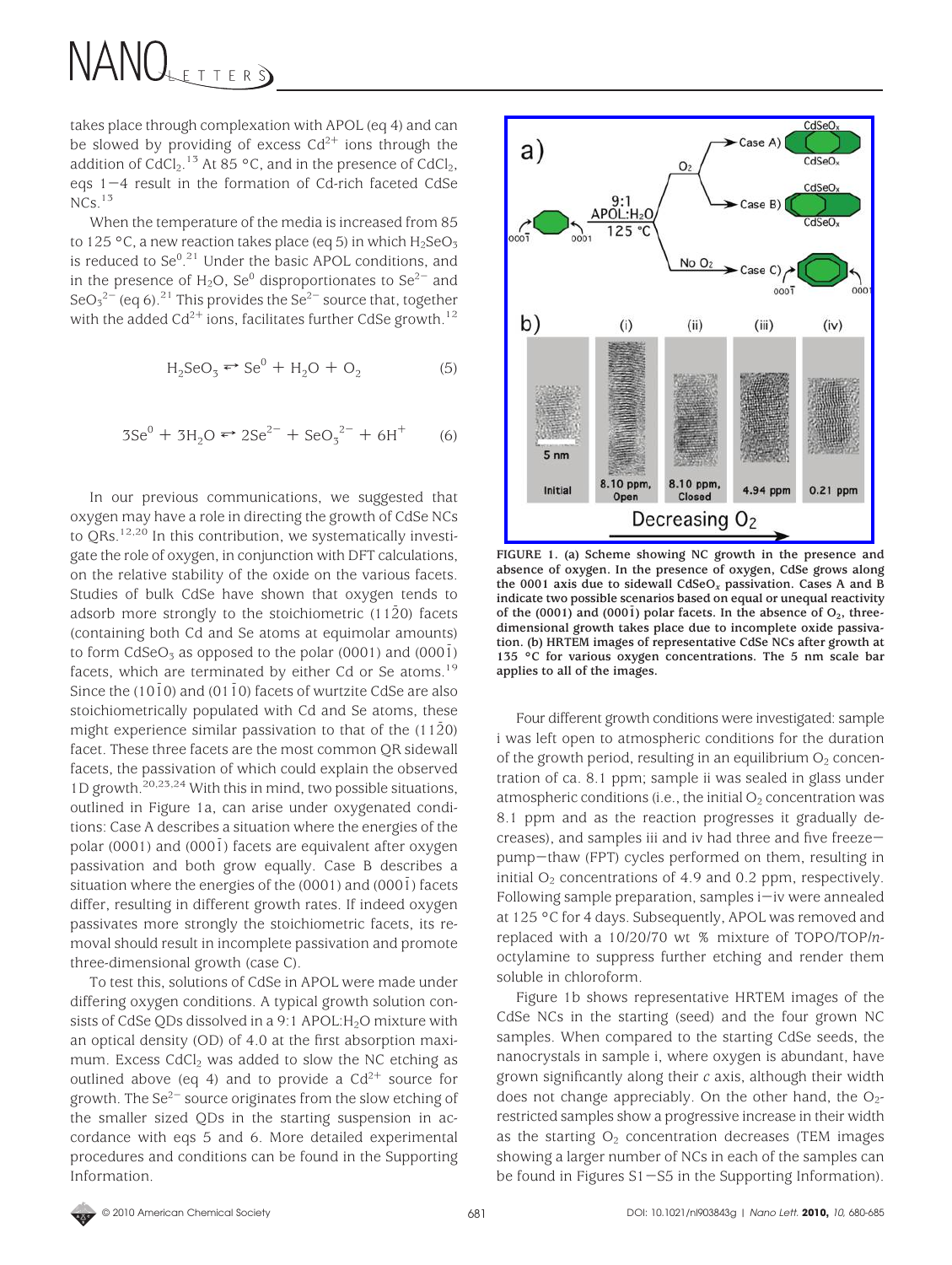

**FIGURE 2. Length, width aspect ratio, and volume dependence of initial CdSe seed and after 4 days of growth at 125 °C under different oxygen concentrations.**

To obtain a better picture of the role of oxygen on the average length, width, aspect ratio (length/width) and volume (length  $\times$  width<sup>2</sup>) of the NCs, a large number (ca. <sup>100</sup>-150) of them were investigated by HRTEM and plotted in Figure 2, along with error bars reflecting their 95% confidence levels (actual histograms are shown in Figures S1-S5 in the Supporting Information). When oxygen is abundant (sample i), the NCs nearly quadruple their length along the 0001 direction but exhibit little change in their average width, indicative of 1D growth. Oxygen-restricted samples grow more three-dimensionally, showing significantly less elongation along the 0001 axis, while increasing in diameter. This effect is better seen in the plot of the average aspect ratio which displays a jump from 1.5 to 5.5 for sample i, while samples  $i$ -iv exhibit a more modest increase to (ca. 2.0). What is more important, however, is that the average volume of all the grown NCs remains the same regardless of oxygen concentration. This signifies that all NCs experience the same growth kinetics, which appears to be controlled by the generation of the reaction-limiting Se<sup>2-</sup> reagent due to the gradual etching of the smaller CdSe QDs in the growth solution. Here, it is important to stress that the generation of  $Se^{2-}$  is independent of  $O_2$  concentration since the consumed oxygen in eq 1 is regenerated from eq 5, and oxygen only affects the surface passivation. The constant volume growth of NCs in samples i through iv also rules out any possibility for an oriented attachment mechanism $11$ 

Barnard et al. $23$  has simulated the low temperature growth of CdSe nanowires as a function of amine coverage and found that the differential facet binding can lead to aspect ratios ranging from 2.0 to 3.5. Furthermore, they concluded that in order to obtain higher aspect ratios, the need of an "external agent" must be added to arrest the sidewall growth of the rod.<sup>23</sup> From the 5.5 aspect ratio of sample i, it appears that oxygen acts as the referred "external agent."

Recent computational studies by Pilania, et al., have shown that under Cd-rich conditions, oxygen causes reduction in the surface energy of the nonpolar facets of wurtzite CdSe, while the surface energy of the polar facets remains relatively unchanged.20 As an extension to this study, and in order to obtain a more complete understanding of the role of oxygen in surface passivation, a DFT study was performed to investigate the surface energy of the nonpolar  $(10\bar{1}0)$ , (0110), and (112 $\overline{0}$ ) facets along with the polar (0001) and  $(000\bar{1})$  facets with 100% and 0% oxygen passivation. The polar facets are not equivalent, and the Cd- versus Seterminated (0001) facets contain surface atoms with one and three dangling bonds, respectively. Similarly, the Cd- and Seterminated (0001) facets are decorated with surface atoms that display three and one dangling bonds, respectively. For the polar facets, the four different configurations shown in Figure 3 illustrate the  $(0001)$ Cd,  $(0001)$ Se,  $(0001)$ Cd, and  $(000\bar{1})$ Se surface configurations. Here, the element following the facet-bracket indicates the terminating surface atom. Parts a and b of Figure 3 illustrate the surface configuration prior to and after energy minimization, with the latter relaxed until the forces on each atom were <0.04 eV/Å. More details of these simulations are given in the Materials and Methods section of the Supporting Information.

In the wurtzite CdSe structure a Cd atom shares its two 5s electrons with six  $4s^24p^4$  electrons of a Se atom to make four Cd to Se bonds. This leads to an electron donation pattern of 1/2 and 3/2, for Cd and Se, respectively, in the bulk environment. When the surface facets are allowed to relax, the system lowers its energy by redistributing the electrons of the surface dangling bonds. In the case of the nonpolar facets, this redistribution results in surface Cd atoms having no dangling bonds (i.e., approaching an  $sp^2$ like configuration), while each surface Se atom obtains a lone pair to yield an  $sp^3$ -like configuration. The  $sp^2$ -like configuration results in a planar structure as opposed to the  $sp^3$ like tetrahedral configuration, which is apparent in the relaxed nonpolar surfaces of Figure 3b. On the other hand, in the case of the polar facets, where Cd or Se atoms exhibit either one or three dangling bonds, there is no clear pathway for such surface relaxation.

Figure 3d shows that prior to bonding with oxygen, both polar and nonpolar facets exhibit a relatively high surface energy versus a reference state of 0 meV/ $\AA$ <sup>2</sup> defined by eq 1 in the Supporting Information. This is due to the presence of a number of dangling bonds per surface atom (Figure 3b), which render both Cd and Se sites prone to growth. Following 100% oxygen passivation (Figure 3c), the electron deficient oxygen atoms form a strong bond with the electron-rich surface Se atoms. This lowers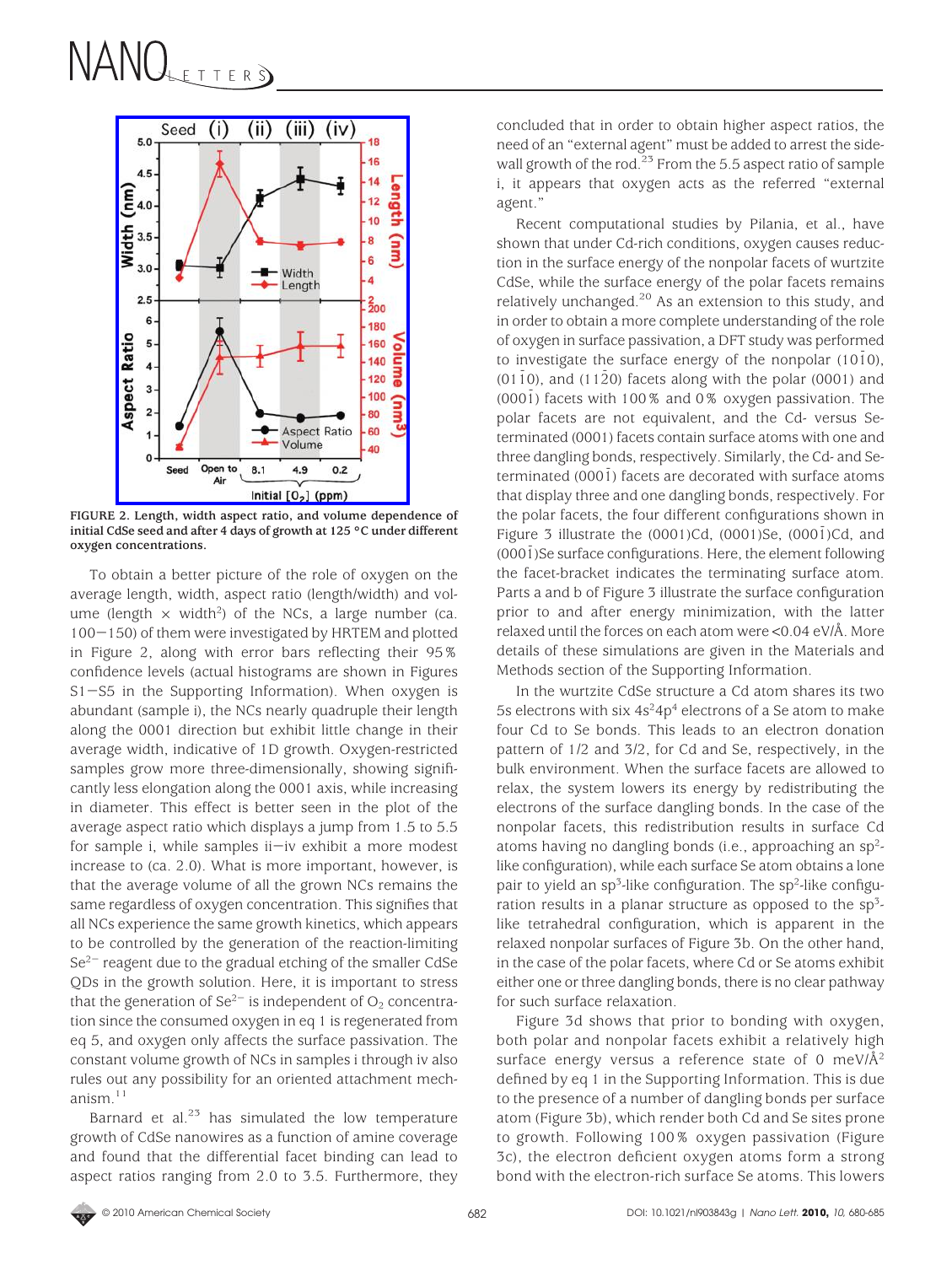

FIGURE 3. Models of the polar (0001)Cd, (0001)Se, (0001)Cd, and (0001)Se and nonpolar (101<sup>o</sup>), (011<sup>o</sup>), and (11<sup>2</sup><sup>o</sup>) facets in the (a) unrelaxed **and (b) the relaxed states. (c) Corresponding relaxed configuration after stoichiometric binding with oxygen (red) (Cd and Se atoms are beige and orange, respectively). (d) Calculated surface energy of the facets before and after oxygen passivation.**

the surface energy of all nonpolar facets to below 0 meV/  $\AA^2$  and renders these facets more resistant to growth. Here, it is important to stress that our DFT simulations indicate that, for stoichiometric facets, oxygen atoms initially prefer to interact with Se as opposed to Cd surface sites (Figure 3b).

In terms of the polar facets, the surface atom and number of dangling bonds influence the stability in the presence of oxygen. For example, the surface energy of the (0001)Se facet, which has only one dangling bond per Se atom, decreases below 0 meV/  $\AA^2$  due to the aforementioned preference of Se to bond with oxygen. However, in the case of the (0001)Se facet, the three dangling bonds per surface Se atoms present an overwhelming electron density to the oxygen atoms forcing the formation of a strong bond with one of the three dangling bonds, leaving the other two unpassivated. Since additional Se to oxygen binding is unfavorable (due to atomic crowding), the resulting surface configuration maintains a positive surface energy. In terms of oxygen binding to the Cd-terminated polar facets, the reverse situation is witnessed. Since Cd is more electron deficient than Se, a Cd atom with three dangling bonds binds the oxygen strongly at the site where the Se would have been. This renders the  $(0001)$ Cd surface stable (negative surface energy) when oxygen passivated, thereby impeding NC growth from this facet. On the other hand, a Cd atom with one dangling bond does not contain sufficient electron density to strongly bind an oxygen atom, resulting in a

positive energy for the (0001)Cd facet. These data corroborate the findings from Figure 2a and furthermore suggest that oxygen binding is stronger on the  $(0001)$  facets as opposed to the (0001), making the latter more prone to growth. If this is a valid prediction, then the presence of oxygen makes case B in Figure 1a more preferable to case A.

To test this prediction, heterostructured nanorods were made under the same conditions as sample i by adding both  $CdCl<sub>2</sub>$  and HgCl<sub>2</sub> to a CdSe-seeded media where the size of the seed and optical density at the first absorption maximum of the seed solution are 3.5 nm and 4.0, respectively. Mercury was chosen because of the ability to spatially distinguish Hg from Cd atoms using energy dispersive X-ray analysis (EDX) in conjunction with scanning transmission electron microscopy (STEM) (see Figure S6 in Supporting Information). Such heterostructured nanorods are bound to experience significant strain based on lattice mismatch between the two components. Furthermore, HgSe has been reported to prefer the cubic zinc blende structure<sup>23</sup> as opposed to the wurtzite CdSe seeds. HRTEM analysis of the CdSe-seeded Cd*x*Hg1-*<sup>x</sup>*Se rods (Figure 4a) indicates the presence of "bent" rods with two distinct crystal structures (i.e., a short wurtzite section and a larger zinc blende region) which are joined at the "bend" in the rod. The average angle between the two sections was found to be  $35^{\circ} \pm 3^{\circ}$  (90%) confidence) (Figure S7, Supporting Information) which co-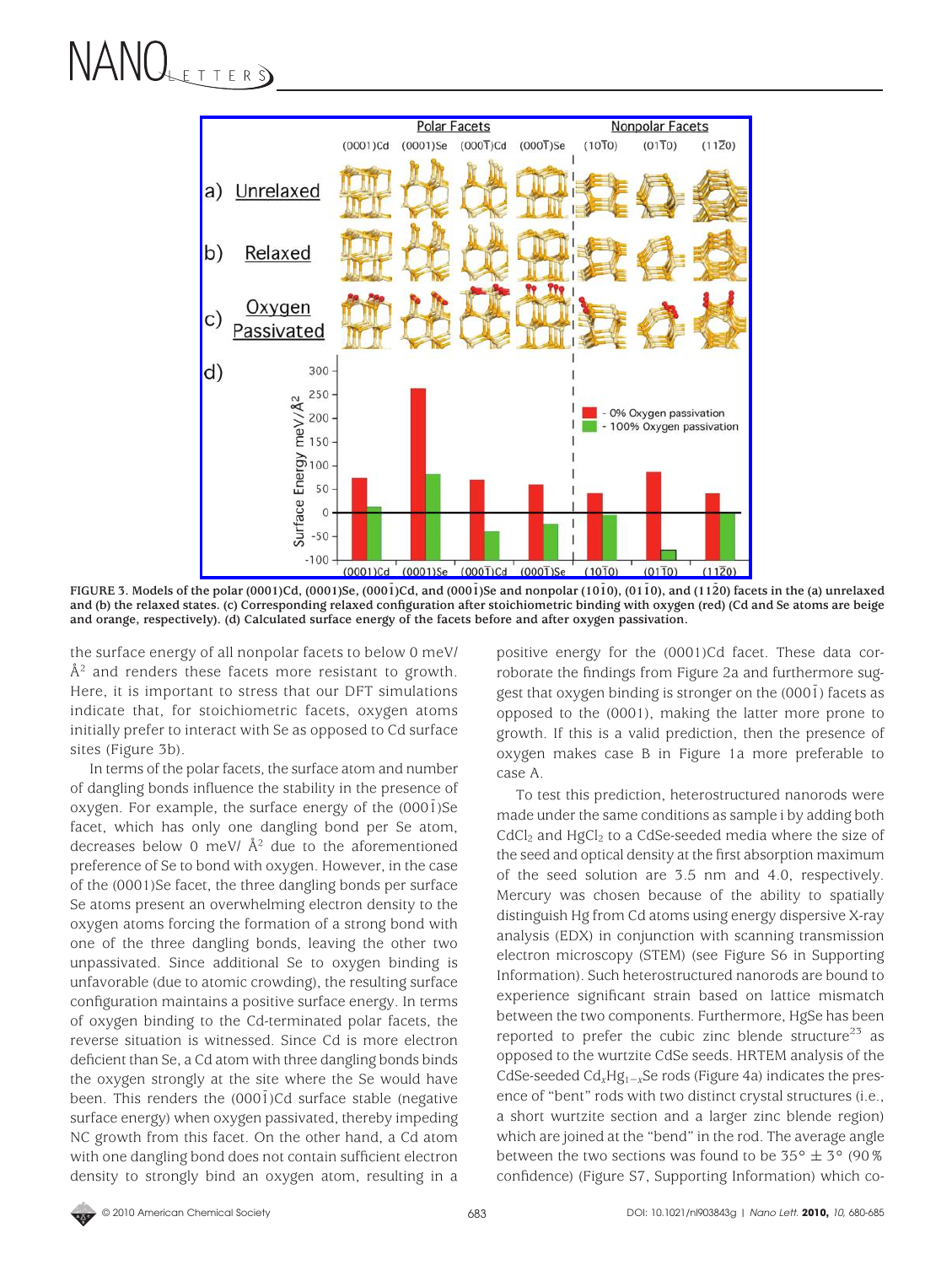

**FIGURE 4. (a) Representative HRTEM image of a CdSe-seeded CdSe/ Cd***x***Hg1**-*<sup>x</sup>***Se NC. The nanocrystal appears to "bend" at the junction between zinc blende and wurtzite. The zinc blende region appears to be growing along its 001 axis. (b) Simulated image of a "bent" NC. The bend occurs at the wurtzite**-**zinc blende junction, and the resulting NC grows along the 001 direction in zinc blende at 35.5° from the 0001 zone axis of the wurtzite section. (c) Dark field STEM image of a CdSe**-**Cd***x***Hg***<sup>x</sup>*-**1Se rod. Arrow indicates the path of the EDX line scan. (d) STEM EDX line scan of the rod in (c) overlaid with simulated line scan. The simulated scan is based on a 5 nm beam size and the rod composition shown in (e). (e) Image showing the simulation of the STEM scan. The portion in red indicates the starting CdSe QD and the green areas are Hg***x***Cd1**-*<sup>x</sup>***Se. The composition of** the larger green section starts at Cd<sub>0.7</sub>Hg<sub>0.3</sub>Se and quickly grades to **Cd0.8Hg0.2Se. Simulated image is a trace of the NC in Figure 4a. Estimated beam size was 5 nm.**

incides well with the simulated angle of 34.2° for a wurtzite-zinc blende CdSe junction (Figure 4b).

Figure 4c illustrates a representative CdSe-seeded Cd*x*Hg1-*<sup>x</sup>*Se rod imaged in dark field mode in the STEM. The path of the line scan is indicated by the blue arrow. From elemental analysis, we infer that the overall composition of the rods in the sample is  $Cd_{0.76}Hg_{0.24}Se$ .

Figure 4d depicts the STEM-EDX line scan of the rod in Figure 4c for Cd, Se, and Hg (see Materials and Methods in Supporting Information). While both Cd and Se are present along the entire length of the rod, Hg is observed mainly on the right side (longer arm) of the rod. Here it is important to stress that the slope of the Cd and Se traces at the beginning of the line scan is more gradual than their slope at the end of the line scan. Moreover, the signal for Hg does not begin until the bend in the NC is reached. This, in conjunction with the HRTEM results of Figure 4a, indicates that the shorter arm of the rod contains the wurtzite CdSe seed while the longer arm is zinc blende  $Cd<sub>x</sub>Hg<sub>1-x</sub>Se.$ 

In order to better understand the line-scan traces for Cd, Se, and Hg, a simulation was performed using the model in Figure 4e. The model assumes that the region of the bend closest to the CdSe seed (darker red) has a slightly higher mercury concentration than the longer arm, resulting in compositions of  $Cd_{0.7}Hg_{0.3}Se$  and  $Cd_{0.8}Hg_{0.2}Se$ , respectively. We also assumed an effective beam size was 5.0 nm due to large positional variations in the beam from vibrations and sample drift. With this model, we were able to accurately reproduce the shape of the line-scan profiles in Figure 4b. Details of this simulation will are given in the Supporting Information section. These data support the prediction that, in the presence of oxygen, the seed growth of rods occurs not only unidimensionally but also unidirectionally, namely along [0001]. Moreover, the data of Figure 4 show that redox-assisted growth has the potential to be modified to make heterostructured NCs. More research is currently underway to explore all of the possibilities in this regard.

In conclusion, we have outlined a new synthetic means of producing QRs of high aspect ratio at low temperature (125 °C). Our results indicate that oxygen plays a key factor in directing such growth through passivation of the nonpolar facets so that growth occurs unidirectionally along the [0001] direction. We have also provided a model that shows that this is due to a reduction of the surface energy upon oxygen binding for a majority of the facets, leaving the (0001) facet alone to grow as opposed to the  $(000\bar{1})$  facet. Finally we show that heterostructured rods can be seeded through this method simply by adding a different metal precursor. This seeded-growth provides a simple, low-temperature venue for producing high aspect ratio rods and heterostructures, with a number of potential applications.

**Acknowledgment.** The authors would like to thank Dr. Christopher Perkins for the elemental analysis results and Dr. Yong Zhang for helpful conversations. Financial Support